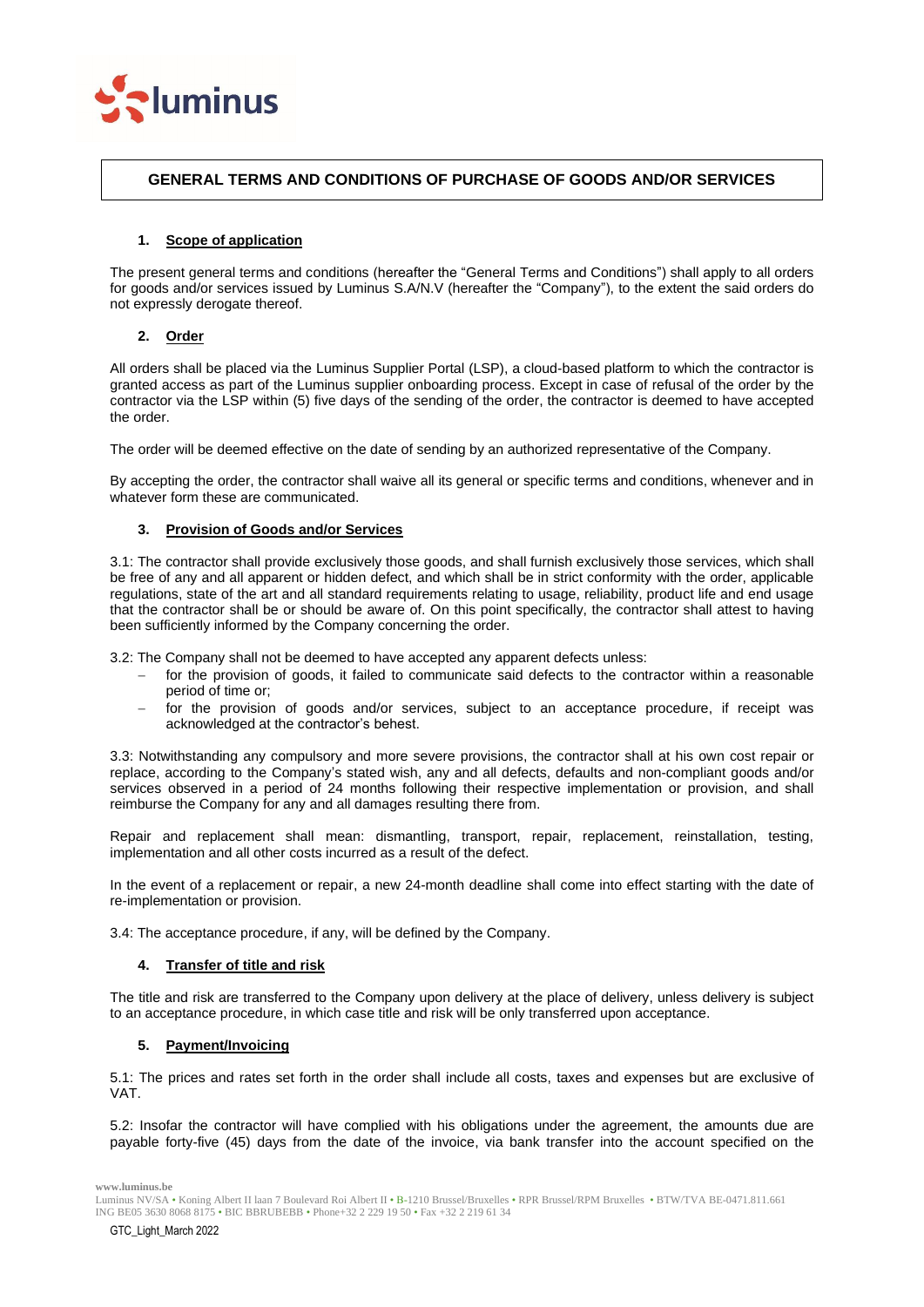

invoice. No payment may be demanded if a payment related to a previous period has not been made as a result of a failure of the contractor.

5.3: All exchanges and communication between Luminus and the contractor with respect to invoicing and related documentation under the Agreement shall take place via the Luminus Supplier Portal (LSP). The contractor will submit via the LSP the amounts to be invoiced for the performance of its obligations under the Agreement, as well as, each as applicable, time reports, a description of the performed tasks and other documentation, to Luminus for approval prior to actual invoicing. After approval by Luminus via the LSP, the contractor will send the invoice to Luminus via the LSP.

5.4: The Supplier may verify the payment status of its invoices via the Luminus Supplier Portal. Only after sending anotice of default either by registered letter or via the LSP, which has remained without effect for 30 (thirty) Days from receipt by Luminus thereof, any late payment, in whole or part, of any amount due shall lead to the application of interest to outstanding amount at a rate equal to the interbank offered rate for one month in the eurozone (EURIBOR-one month). The interbank rate applicable shall be the rate in force on the last business day of the month preceding the month of issue of the invoices, increased by 3 interest points.

### **6. Subcontracting/ Assignment**

6.1: The contractor shall not delegate all or part of the execution of the order to a third party without the Company's prior written consent. In case of subcontracting beyond one level or more (i.e. sub-subcontracting), the contractor's subcontractor shall not delegate all or part of the execution of the order without the Company's prior written consent. The contractor shall see to it that this restriction is imposed on its subcontractor as well as on the subcontractor's subcontractors.

Subcontracting shall in no way discharge the contractor from its contractual obligations. In addition, all subcontracting risks shall be assumed in their entirety by the latter.

6.2: The contractor shall be prohibited from assigning all or part of the rights and obligations resulting from the order to a third party without the Company's prior written consent.

The Company shall have the right to assign all or part of its rights and obligations resulting from the order to a related business and shall inform the contractor of said assignment as soon as possible.

# **7. Delivery**

Except otherwise agreed in writing, delivery will be "Delivery Duty Paid" in the Company's facilities as per Incoterms provisions (latest applicable version). The agreed terms for delivery are imperative. In case of noncompliance with an agreed term, the Company shall have the right to receive an indemnity amounting to 10% of the value of the order or to terminate the agreement, without prejudice to its right to claim further indemnity for damages caused.

### **8. Termination**

8.1: If no term is stipulated in the order, the contract is deemed to be concluded for an undetermined period, and the Company will be able to terminate partly or wholly the order within 30 Days, by simple notice.

If a term is stipulated in the order, the Company will be able to terminate at any time, and the contractor will be reimbursed for any reasonable direct costs incurred. The contractor shall be required to produce documentary proof of these costs.

8.2: Notwithstanding article 8.1, without prejudice to its right to damages, the Company may terminate the order immediately by written notice if:

- a) the contractor shall commit a material breach of any of its obligations and shall not have remedied such breach within (15) fifteen calendar days of receiving written notice of the breach; or
- b) the contractor shall become bankrupt or enter into liquidation, or have a receiver appointed of its assets or any part thereof or an administration order is served upon it.

### **9. Intellectual Property**

The Company shall have a free right of use without charge of all intellectual property rights existing in connection with the goods or services. The contractor transfers to the Company all intellectual property rights on the developments carried out pursuant to an order.

Luminus NV/SA • Koning Albert II laan 7 Boulevard Roi Albert II • B-1210 Brussel/Bruxelles • RPR Brussel/RPM Bruxelles • BTW/TVA BE-0471.811.661 ING BE05 3630 8068 8175 • BIC BBRUBEBB • Phone+32 2 229 19 50 • Fax +32 2 219 61 34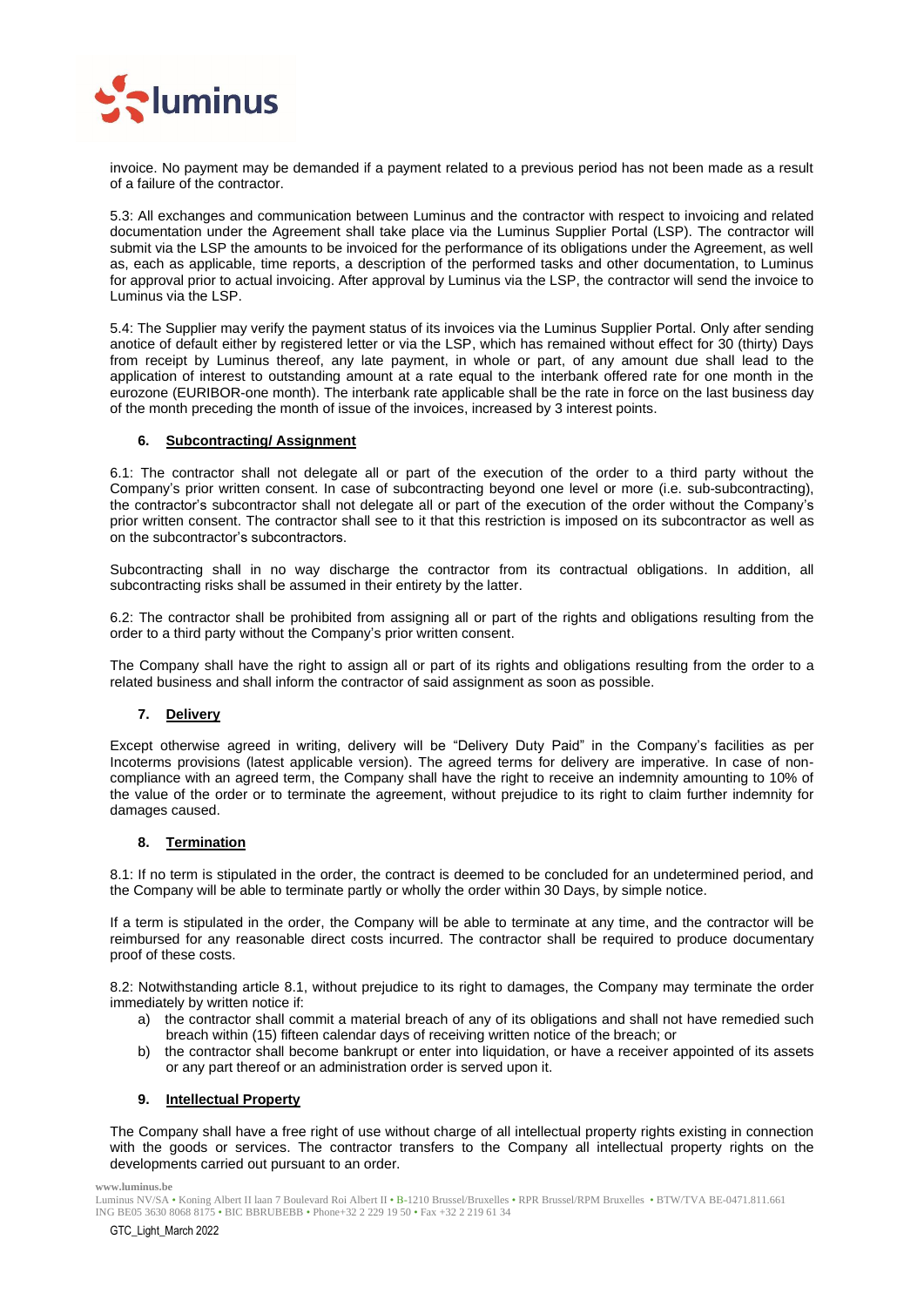

The contractor shall hold the Company harmless against all claims of third parties pursuant to breach of intellectual property rights, relating to the goods and/or services. The contractor shall hold the Company harmless against any and all liabilities, losses, and expenses associated with any such claim or action.

Furthermore, the contractor will promptly provide the Company with substitute goods and/or services that are functionally equivalent to the enjoined products.

# **10. Liability / Insurance**

The contractor shall assume the liability for all damages, for whatsoever cause, which result directly or indirectly from the delivery of goods or the performance of the services or from the failure to deliver the goods or to perform the services. The contractor shall hold the Company harmless against any third party claims.

The contractor commits to taking out the mandatory insurance policies and/or those that are necessary to perform the order concluded with the Company.

Upon request of the Company, the contractor shall deliver a certificate of insurance.

### **11. Follow-up agreements and Luminus Affiliates**

11.1: Follow-up agreements – The contractor commits, at the Company's request, to negotiate in good faith with the Company to enter into follow-up agreements that are in relation to the agreement and to propose conditions that are at least equivalent to the conditions in the related agreement.

11.2: Luminus Affiliates – The contractor expressly authorizes Luminus Affiliates to make reference to and use this agreement without having to negotiate new conditions. For this purpose any reference to the Company will be interpreted as a reference to the Luminus Affiliates. Luminus Affiliates refers to any entity, whether incorporated or not, that is controlled by, is under common control with, or controls the Company, where "control" means the ability, whether directly or indirectly, to direct the affairs of another by means of majority ownership, contract, or otherwise.

### **12. Compliance with laws and regulations**

12.1: The contractor is responsible for the respect of all legal and regulatory requirements and the obtaining of all prior authorizations required by the competent authorities for the supplying of the goods and/or services.

12.2: The contractor will carry out the order in complete freedom and independence. There is no hierarchical relationship whatsoever between the Company and the staff and third party on whom the contractor calls to carry out the order.

The contractor will conform to every legal obligation regarding its activities in force in Belgium and the Company will on no account be responsible in the event of a violation of the aforementioned legal obligations by or on behalf of the contractor. Particularly, the contractor will be responsible for his affiliation to ONSS in Belgium and will have to submit to any corresponding obligation with regard to his staff in Belgium with the view of implementing the order. Among others, the contractor will take care of all legal duties (for example the said "Limosa declaration") relating to the assignment in Belgium of foreign staff members or third parties to carry out the order. The contractor also agrees to indemnify and hold the Company harmless from and against any and all liabilities, losses, and expenses associated with any such non respect of the said legal duties.

12.3: In case the contractor fails to comply with one or more of the stipulations of the present article, the agreement may be terminated at the contractor's expense. Moreover, the contractor is under the obligation to compensate the Company for all the expenses incurred as a result of the non-fulfillment of his obligations.

### **13. Sustainable Development, Ethics and Integrity**

### 13.1: Environmental clause

To respond to sustainable development issues, the Company has set the target of controlling environmental impact and obtaining and maintaining NF EN ISO 14001 certification for all its activities (production, distribution, engineering, etc.).

Under its environmental policy, the Company has undertaken commitments, particularly for:

**www.luminus.be**

Luminus NV/SA • Koning Albert II laan 7 Boulevard Roi Albert II • B-1210 Brussel/Bruxelles • RPR Brussel/RPM Bruxelles • BTW/TVA BE-0471.811.661 ING BE05 3630 8068 8175 • BIC BBRUBEBB • Phone+32 2 229 19 50 • Fax +32 2 219 61 34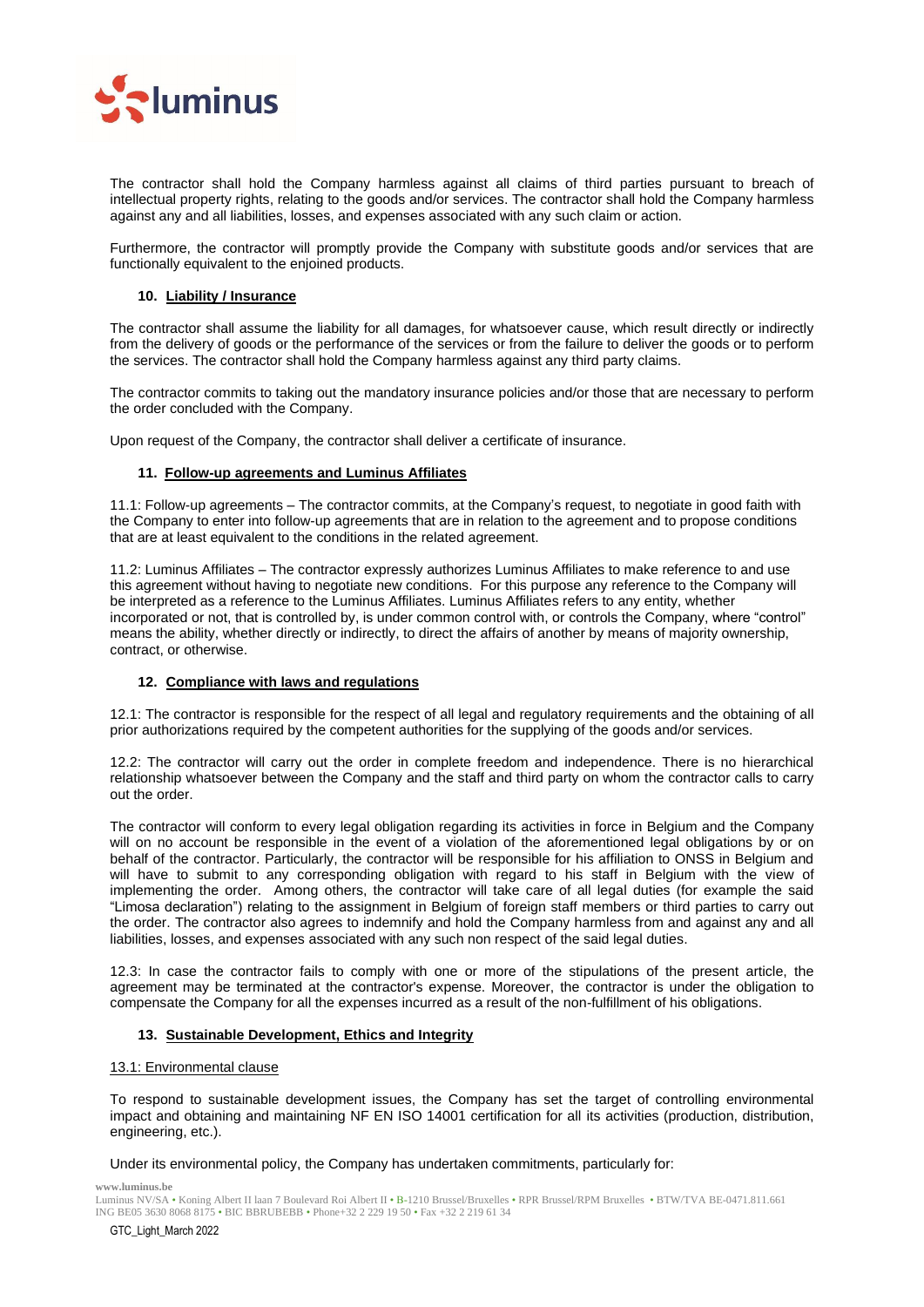

- saving non-renewable resources;
- preventing pollution and controlling greenhouse gas emissions;
- improving health and safety.

In particular, the Company is a stakeholder in this approach for continuous improvement by also seeking ISO 14001 certification for its main sites.

The Company has therefore undertaken, in the process of contracting and execution of its contracts, to identify the key points regarding respect for the environment and in particular those relating to waste control and the use of chemical products.

As a result, the contractor shall be reminded, and shall pass this on to his subcontractors and suppliers, that the execution of the order must strictly comply with the applicable regulations in that respect.

As part of his duty as an advisor to the Company and to allow the Company to respect its commitments regarding ISO 14001 certification, the contractor is also requested, in the context of execution of the order, to send to the Company any relevant information regarding respect for the environment (existing commitments, planned action for progress, reduction or prevention of impacts obtained, etc.) and to warn it of any circumstance likely to have a significant impact on the environment.

The duty of advisor, like the obligations required of the contractor pursuant to the present Article 13.1, shall be assessed with regard to and within the limits of the missions entrusted to him in accordance with his specific competences.

### 13.2: Social clause

According to its commitments on ethics, the Company has particularly obliged itself to respect the fundamental principles and rights stated in the United Nations Declaration of Human Rights, the European Union Charter of Fundamental Rights and the Conventions made under the International Labour Organization. In this context, the Company applies these principles –and, particularly, those relating to child labour and forced or obligatory labour– to its purchases.

The contractor declares that he shall adhere to the fundamental principles and rights stated above. He shall respect and implement the industrial and human resources required to ensure their application, by his own personnel, his sub-contractors and his suppliers. He shall also undertake to provide proof of their layout to the Company at the latter's first request. The Company reserves the right to verify, through a competent and authorized organization, that the working conditions that are applied by the contractor, his sub-contractors and his suppliers do not violate these principles.

### 13.3: Integrity clause

Both parties warrant to respect at all times all the applicable, national and international law relating to the combating of fraud and corruption in all of its forms, whether public or private, active or passive, by any person acting on their behalf, as well as any trade embargoes which may be applicable to their contractual relationship.

Both parties warrants that they have given no commissions, payments, gifts of substantial value, kickbacks, extensive entertainment or other things of substantial value to any employee or agent of the other Party in connection with this present agreement or any other contract between the Parties.

Both parties guarantee that their personnel, representatives, subcontractors and/or any other person for whom they are responsible, will respect this clause at all times.

Each proven non respect of the above is a substantial breach of this present agreement and may result in the immediate termination of this present agreement with no payment or compensation of any kind being due by the non-breaching Party.

### 13.4: Ethical Reporting

The confidential Luminus Ethical Reporting e-mail address is a method for reporting conduct that may be unethical, in violation of professional standards, relating to employment, labour, work environment, information management, environmental protection, possible conflicts of interest, unfair trade practices, thefts or for seeking guidance about possible violations of laws related to existing or expected contracts. The contractor can contact the Company by sending an e-mail t[o ethics@luminus.be.](mailto:ethics@luminus.be)

Luminus NV/SA • Koning Albert II laan 7 Boulevard Roi Albert II • B-1210 Brussel/Bruxelles • RPR Brussel/RPM Bruxelles • BTW/TVA BE-0471.811.661 ING BE05 3630 8068 8175 • BIC BBRUBEBB • Phone+32 2 229 19 50 • Fax +32 2 219 61 34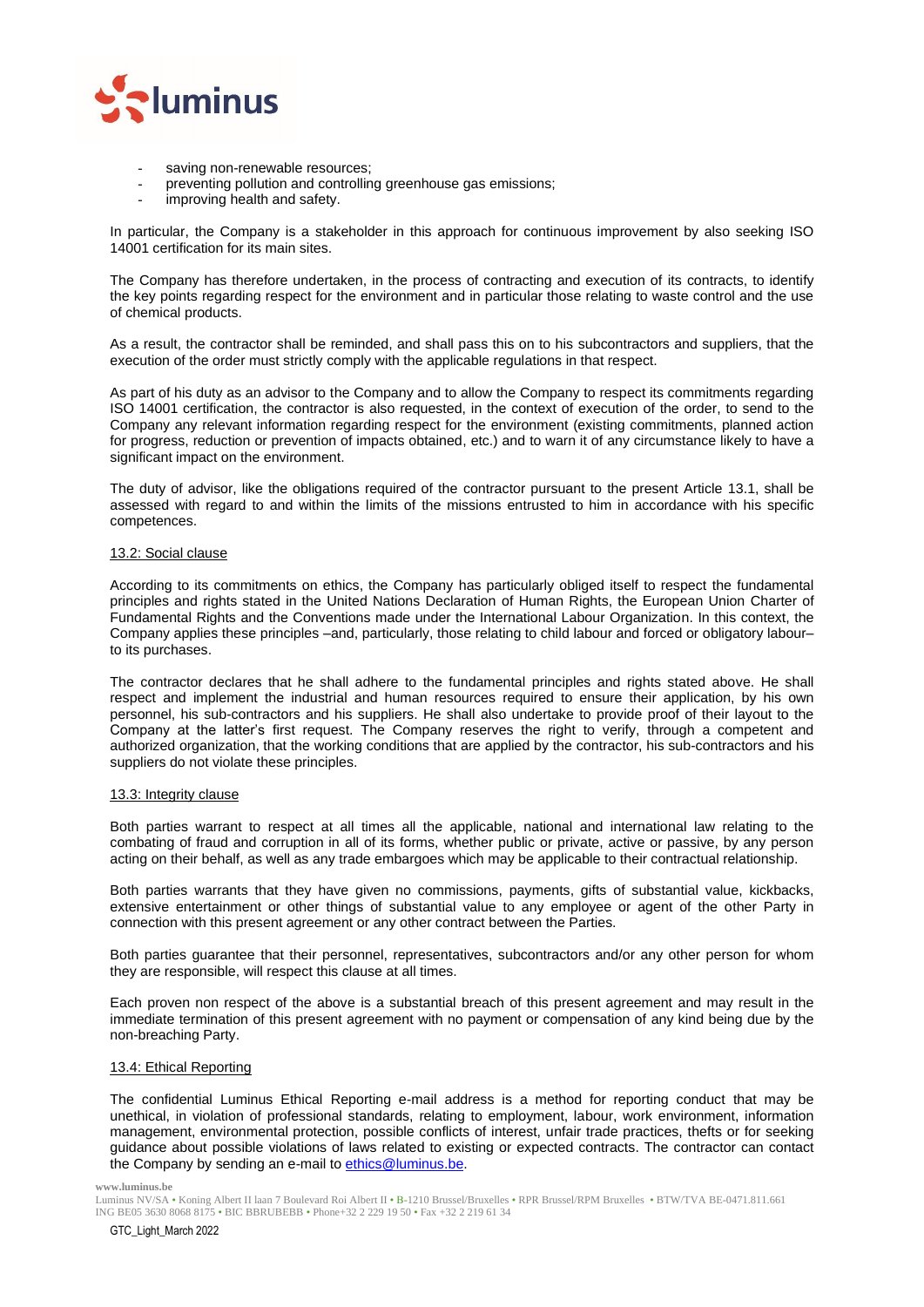

### **14. Luminus Data and Personal Data**

Luminus Data shall be considered private and confidential. The Company shall retain all rights, title and interest in Luminus Data. "Luminus Data" is defined as any data provided by the Company to the contractor and/or data related to Luminus or its activities and/or any data relating to Luminus, including data relating to the Company's customer database, procedures and knowledge, which may include personal data.

As part of the provision of the professional services and for the entire duration thereof, the contractor will be led to process (use, modify, store, …) personal data within the meaning of applicable data protection law and the Regulation (EU) 2016/679 of the European Parliament and of the Council of 27 April 2016 on the protection of natural persons with regard to the processing of personal data and on the free movement of such data, and repealing Directive 95/46/EC.

With respect to such processing, the contractor shall:

(a) process such personal data only for the specific fulfilment of its contractual obligations arising from the order, and in accordance with the Company's documented instructions;

(b) only process such personal data in a Member State of the European Union or European Economic Area, unless specifically authorised in writing by the Company;

(c) ensure that persons authorised to process such personal data have committed themselves to confidentiality or are under an appropriate statutory obligation of confidentiality;

(d) implement appropriate technical and organisational measures to ensure a level of security appropriate to the risk, taking into account in particular the risks that are presented by processing, in particular from accidental or unlawful destruction, loss, alteration, unauthorised disclosure of, or access to personal data transmitted, stored or otherwise processed, and ensure that any natural person acting under the authority of the contractor who has access to personal data does not process them except on instructions from the Company, unless he or she is required to do so by Union or Member State law;

(e) respect the following conditions for engaging another processor:

- The contractor shall not engage another processor without prior specific or general written authorisation of the Company. In the case of general written authorisation, the contractor shall inform the Company of any intended changes concerning the addition or replacement of other processors, thereby giving Luminus the opportunity to object to such changes.
- Where the contractor engages another processor for carrying out specific processing activities on behalf of the Company, the contractor shall impose on that other processor the same data protection obligations as set out in this Article 14, by way of a contract or other legal act under Union or Member State law. Where that other processor fails to fulfil its data protection obligations, the contractor shall remain fully liable to the Company for the performance of that other processor's obligations.

(f) taking into account the nature of the processing, assist the Company by appropriate technical and organisational measures, insofar as this is possible, for the fulfilment of the Company's obligation to respond to requests for exercising the data subject's rights under applicable data protection legislation;

(g) taking into account the nature of processing and the information available to the contractor, assist the Company in ensuring compliance with the obligations under applicable data protection legislation in relation to security of processing, to the notification of any breach of personal data to supervisory authorities and data subjects where relevant, to the carrying out of data protection impact assessments where required and to prior consultation of the supervisory authority;

(h) at the choice of the Company, delete or returns all such personal data to the Company after the end of the provision of the professional services and delete existing copies unless European Union or Member State law requires storage of the personal data;

(i) make available to the Company all information necessary to demonstrate compliance with these obligations and allow for and contribute to audits, including inspections, conducted by the Company or another auditor mandated by the Company.

The contractor shall indemnify the Company for claims of any third party that arise as a result of the contractor's breach of this Article 14 and the applicable European and Member State law and regulation regarding data protection and/or privacy.

### **15. Confidentiality**

The contractor undertakes to keep any and all information and data confidential which shall be transmitted to it by the Company as part of the order and to refrain from disclosing it to any third party, in any way shape or form, and to refrain from using it in any way other than for the purposes of fulfilling the order itself.

All information shall remain confidential for a period of five years after the order has expired.

**www.luminus.be**

Luminus NV/SA • Koning Albert II laan 7 Boulevard Roi Albert II • B-1210 Brussel/Bruxelles • RPR Brussel/RPM Bruxelles • BTW/TVA BE-0471.811.661 ING BE05 3630 8068 8175 • BIC BBRUBEBB • Phone+32 2 229 19 50 • Fax +32 2 219 61 34